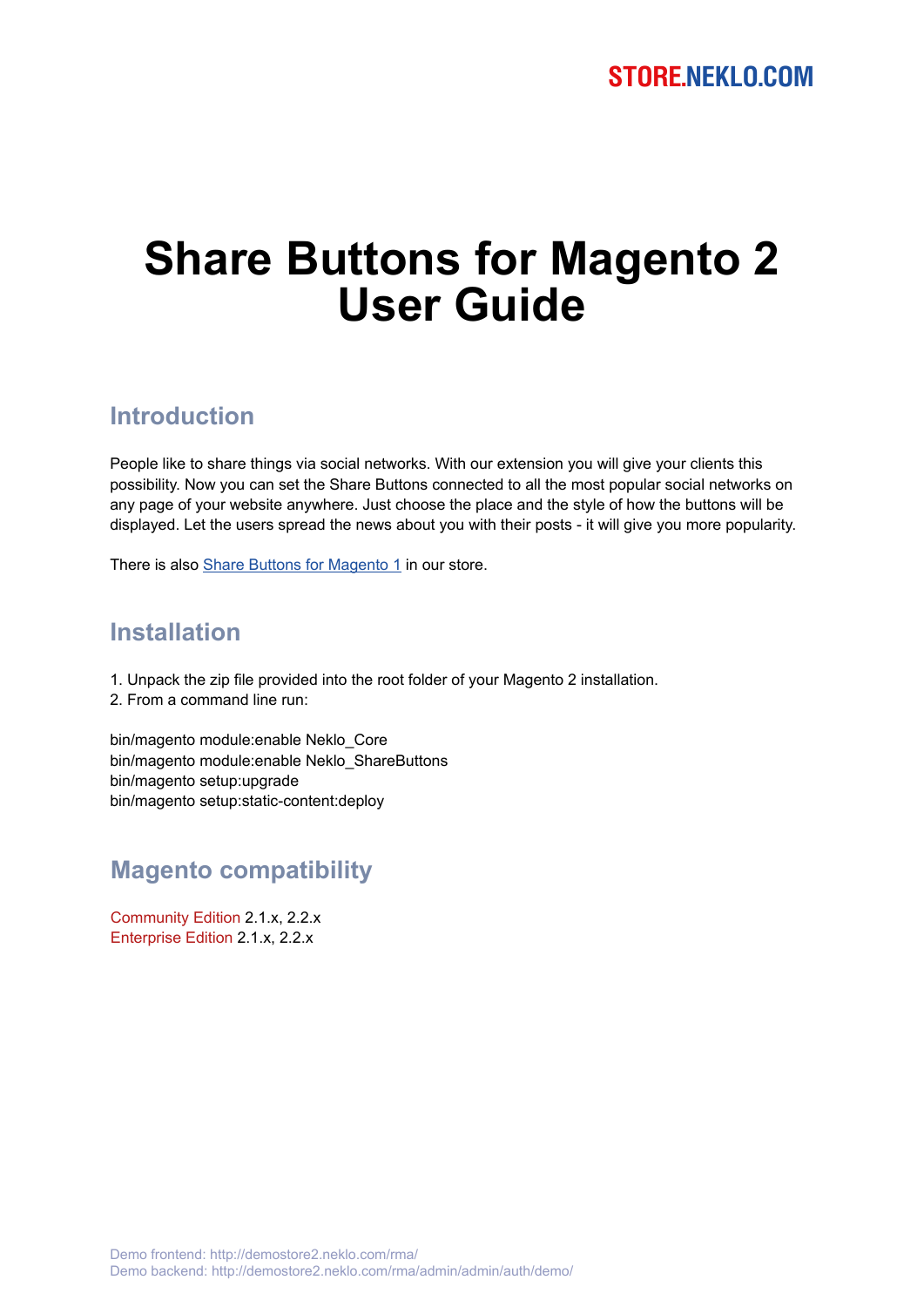## **STORE.NEKLO.COM**

#### **How to configure the extension**

To configure the extension, log into your **Admin Panel** and go to **Stores > Settings > Configuration > Neklo Tab > Share Buttons Widget**

You can enable the extension by setting Yes in the **Is Enabled** line.

| ⑪                                         | Configuration                           |                                                          | $\mathbf 1$ admin $\mathbf -$ |
|-------------------------------------------|-----------------------------------------|----------------------------------------------------------|-------------------------------|
| $\mathbf{a}$<br>DASHBOARD<br>\$           | <b>Store View:</b><br>Default Config ▼  | 0                                                        | <b>Save Config</b>            |
| SALES<br>Ŵ<br>CATALOG                     | <b>GENERAL</b><br>$\checkmark$          | <b>General Settings</b>                                  | ⊙                             |
| Å<br><b>CUSTOMERS</b>                     | <b>NEKLO</b><br>$\widehat{\phantom{a}}$ | <b>Is Enabled</b><br>Yes<br>$\mathbf{v}$<br>[store view] |                               |
| T.<br>MARKETING                           | Category Search                         |                                                          |                               |
| $\blacksquare$<br><b>CONTENT</b>          | Home Tabs                               |                                                          |                               |
| ıl.<br><b>REPORTS</b>                     | Return Merchandise<br>Authorization     |                                                          |                               |
| 伵<br><b>STORES</b>                        | Scroll To Top Plugin                    |                                                          |                               |
| ⋫<br>SYSTEM                               | <b>Share Buttons</b><br>Widget          |                                                          |                               |
| Ŵ<br><b>FIND PARTNERS</b><br>& EXTENSIONS | <b>Extensions &amp;</b><br>Contact      |                                                          |                               |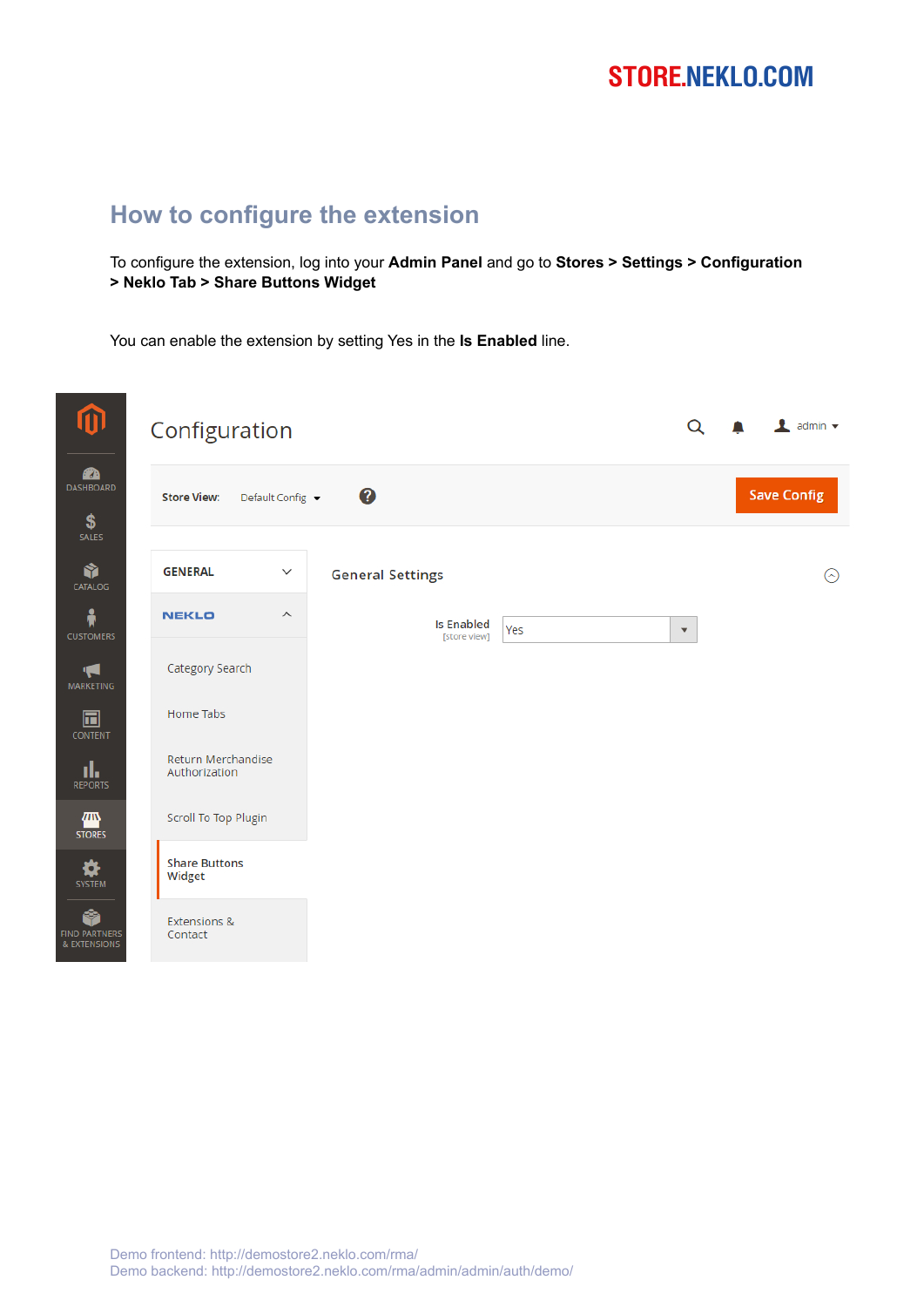#### **How to configure the widget**

To set the widget, go to **Content > Elements > Widgets > Add Widget**. Set the type [NEKLO] Share Buttons and choose the **Design Theme**.

After adding the widget, configure it. You will see the Storefront Properties tab:

- **1. Widget Title** is the name of this widget
- **2. Assign to the Store Views** means the Store Views the widget will be assigned to
- **3. Sort Order** is the numerical order of this widget
- 4. Set the **Layout Updates**. Choose the page with **Display On** and particular place with **Container**.

After this go to the **Widget Options** tab. You will see here the following:

- **1. Is Enabled t**urns the widget on and off
- 2. Icon Type is the style of the buttons. You can choose **Circle, Square**, and **Simple**
- **3. Color Icon** regulates whether the buttons will be colored or no
- **4. Title Type** is the title you can set. It may be the same of the page or you can set the custom title.
- 5. Then you can choose the networks that will appear: Facebook, Twitter, Google+, Pinterest, Reddit, StumbleUpon, Digg, and Houzz. For Twitter you should also specify the Hashtag and the Username of the content author.

**NOTE!** Houzz will only appear on the PDP page.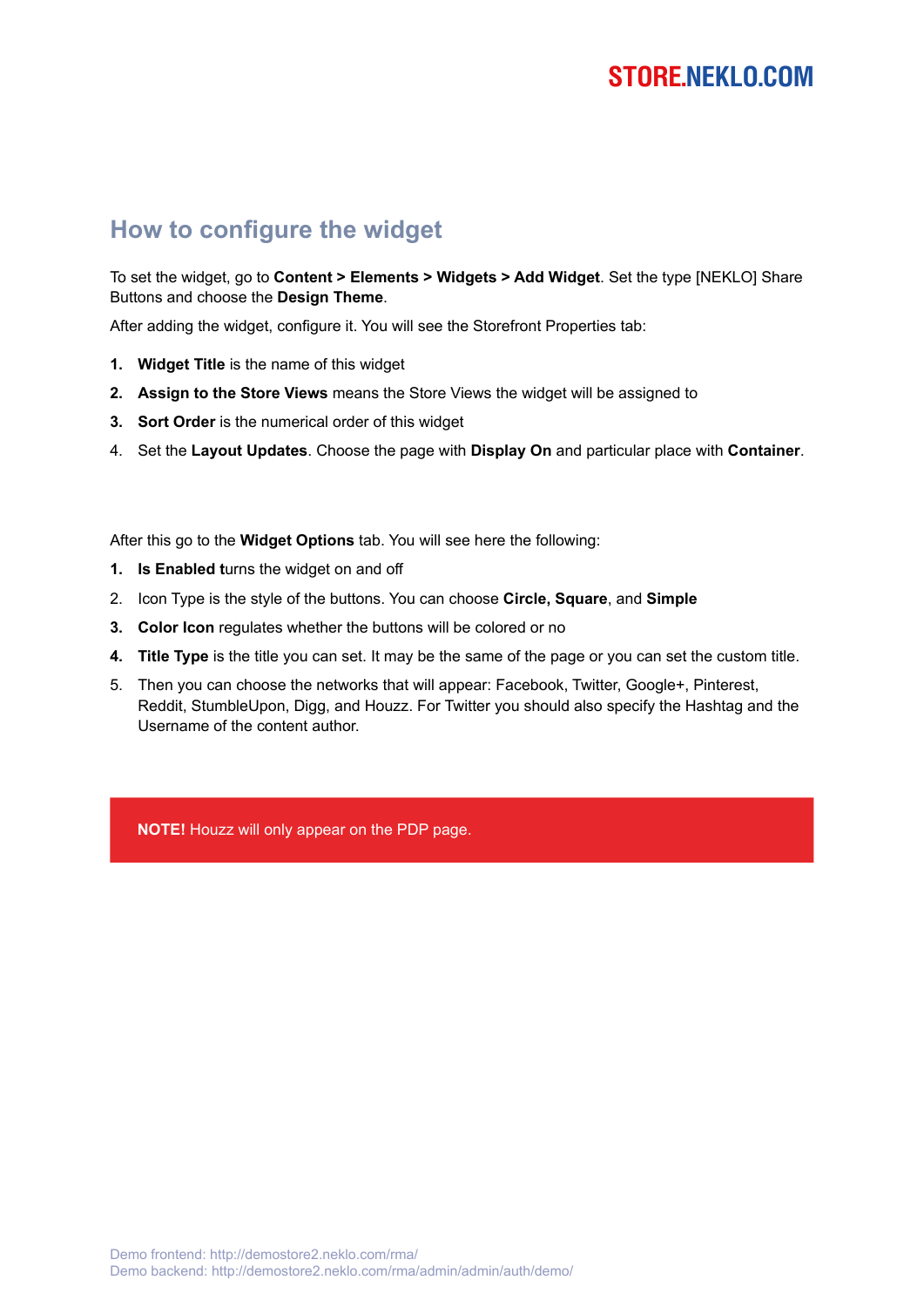# **STORE.NEKLO.COM**

| ⑪                                         | Widgets                      | $\leftarrow$ Back to register or connect an account                                    | Delete                                                | Reset | <b>Save and Continue Edit</b>                                       | Save |
|-------------------------------------------|------------------------------|----------------------------------------------------------------------------------------|-------------------------------------------------------|-------|---------------------------------------------------------------------|------|
| ☎<br>DASHBOARD                            | <b>WIDGET</b>                | <b>Widget Options</b>                                                                  |                                                       |       |                                                                     |      |
| \$<br>SALES                               | <b>Storefront Properties</b> | Is Enabled *<br>Yes<br>$\overline{\mathbf v}$                                          |                                                       |       |                                                                     |      |
| ۱<br>CATALOG                              | Widget Options /             | Icon Type *<br>Circle<br>$\overline{\mathbf v}$                                        |                                                       |       |                                                                     |      |
| Å<br><b>CUSTOMERS</b>                     |                              | Color Icon *<br>Yes<br>$\boldsymbol{\mathrm{v}}$                                       |                                                       |       |                                                                     |      |
| Ч<br>MARKETING                            |                              | Title Type $*$<br>Page Title                                                           | $\boldsymbol{\mathrm{v}}$                             |       |                                                                     |      |
| 同<br><b>CONTENT</b><br>ıl,                |                              | Is Facebook<br>Yes<br>$\star$<br>$\overline{\mathbf{v}}$<br>Enabled                    |                                                       |       |                                                                     |      |
| <b>REPORTS</b><br>▥                       |                              | <b>Is Twitter</b><br>Yes<br>$\star$<br>$\boldsymbol{\mathrm{v}}$<br><b>Enabled</b>     |                                                       |       |                                                                     |      |
| <b>STORES</b><br>₩<br>SYSTEM              |                              | Twitter<br><b>Test Neklo</b><br>$\star$<br><b>Hashtags</b>                             |                                                       |       | Hashtags appended onto the tweet (Comma separated. Don't include #) |      |
| Ŷ<br><b>FIND PARTNERS</b><br>& EXTENSIONS |                              | Twitter<br>Neklo_llc<br><b>Username</b>                                                | Twitter username of content author (don't include @)) |       |                                                                     |      |
|                                           |                              | Is Google+<br>$\frac{1}{N}$<br>Yes<br>$\overline{\mathbf v}$<br>Enabled                |                                                       |       |                                                                     |      |
|                                           |                              | <b>Is Pinterest</b><br>Yes<br>ú,<br>$\overline{\mathbf v}$<br><b>Enabled</b>           |                                                       |       |                                                                     |      |
|                                           |                              | <b>Is Reddit</b><br>÷,<br>Yes<br>$\overline{\mathbf{v}}$<br>Enabled                    |                                                       |       |                                                                     |      |
|                                           |                              | Is StumbleUpon<br>$\star$<br>Yes<br>$\overline{\mathbf{v}}$<br>Enabled                 |                                                       |       |                                                                     |      |
|                                           |                              | Is Digg Enabled *<br>Yes<br>$\boldsymbol{\mathrm{v}}$                                  |                                                       |       |                                                                     |      |
|                                           |                              | <b>Is Houzz</b><br>$\frac{1}{N}$<br>Yes<br>$\boldsymbol{\mathrm{v}}$<br><b>Enabled</b> |                                                       |       |                                                                     |      |